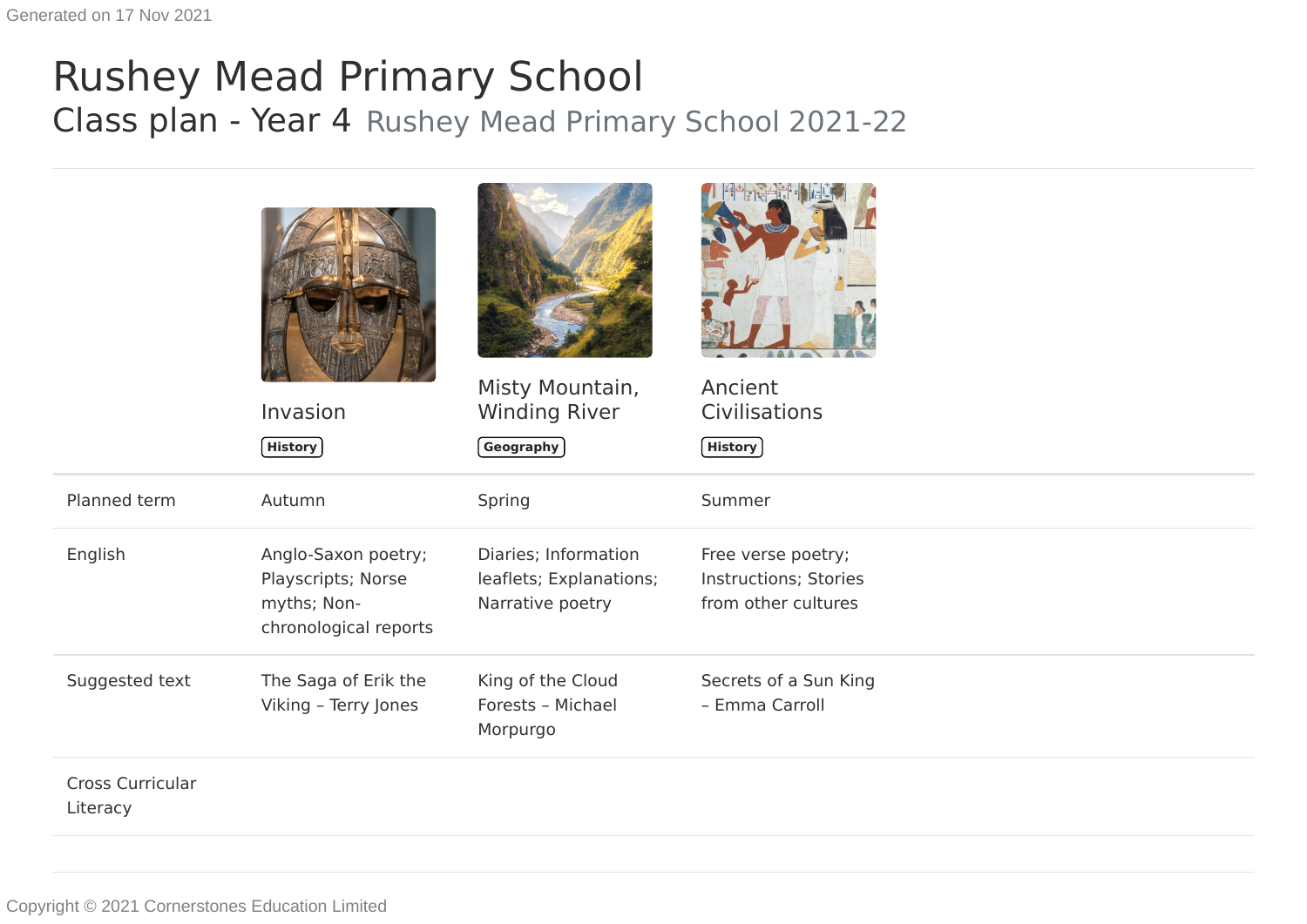| Mathematics | Maths No Problem!<br>This research-based<br>approach emphasises<br>problem solving and<br>utilises pupils' core<br>competencies to<br>develop a relational<br>understanding of<br>mathematical<br>concepts.                                                                                                                                                                                     | Maths No Problem! This<br>research-based<br>approach emphasises<br>problem solving and<br>utilises pupils' core<br>competencies to<br>develop a relational<br>understanding of<br>mathematical<br>concepts.                                                                               | Maths No Problem!<br>This research-based<br>approach emphasises<br>problem solving and<br>utilises pupils' core<br>competencies to<br>develop a relational<br>understanding of<br>mathematical<br>concepts. |  |
|-------------|-------------------------------------------------------------------------------------------------------------------------------------------------------------------------------------------------------------------------------------------------------------------------------------------------------------------------------------------------------------------------------------------------|-------------------------------------------------------------------------------------------------------------------------------------------------------------------------------------------------------------------------------------------------------------------------------------------|-------------------------------------------------------------------------------------------------------------------------------------------------------------------------------------------------------------|--|
| Science     |                                                                                                                                                                                                                                                                                                                                                                                                 | Water cycle; Habitats;<br>Changing environments                                                                                                                                                                                                                                           |                                                                                                                                                                                                             |  |
| Geography   | Geographical sources.<br>[Interconnected World]<br>- Compass points; Four<br>and six-figure grid<br>references; Tropics of<br>Cancer and Capricorn;<br>Countries, climate and<br>culture of North and<br>South America;<br>Significant physical<br>features of the UK;<br>Renewable and non-<br>renewable energy;<br>National Rail network;<br>UK canal network;<br>Fieldwork; Local<br>enquiry | Rivers; Maps; Grid<br>references; Contour<br>lines; Physical<br>processes - erosion,<br>transportation and<br>deposition; World<br>rivers; Aerial images;<br>Mountains; UK<br>mountains; World<br>mountains; Compass<br>points; Water cycle;<br>Soil; Altitudinal zones;<br>Data analysis |                                                                                                                                                                                                             |  |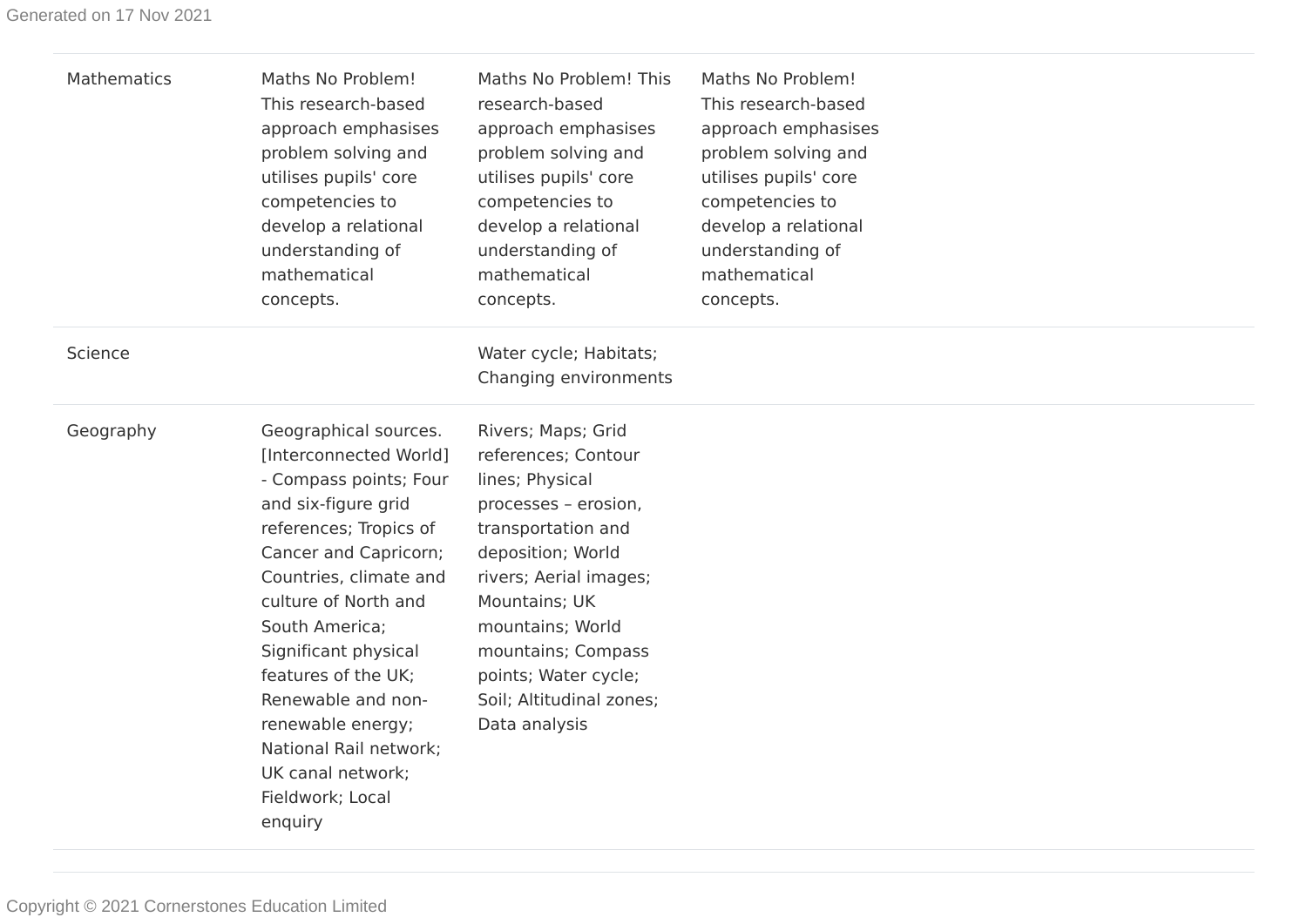| M.<br>× |
|---------|

Roman withdrawal from Britain; Chronology of invasion; Anglo-Saxon invasion; Anglo-Saxon kingdoms, beliefs and customs; Religion; Everyday life in Anglo - Saxon Britain; Viking invasion; Everyday life in Viking Britain; Significant people – King Athelstan; Norman invasion; Legacy

Features of civilisations; Ancient Sumer; Ancient Egypt; Indus Valley civilisation; Artefacts; Timelines; New inventions and technology; Everyday life; Social hierarchy; Significant leaders; End of ancient civilisations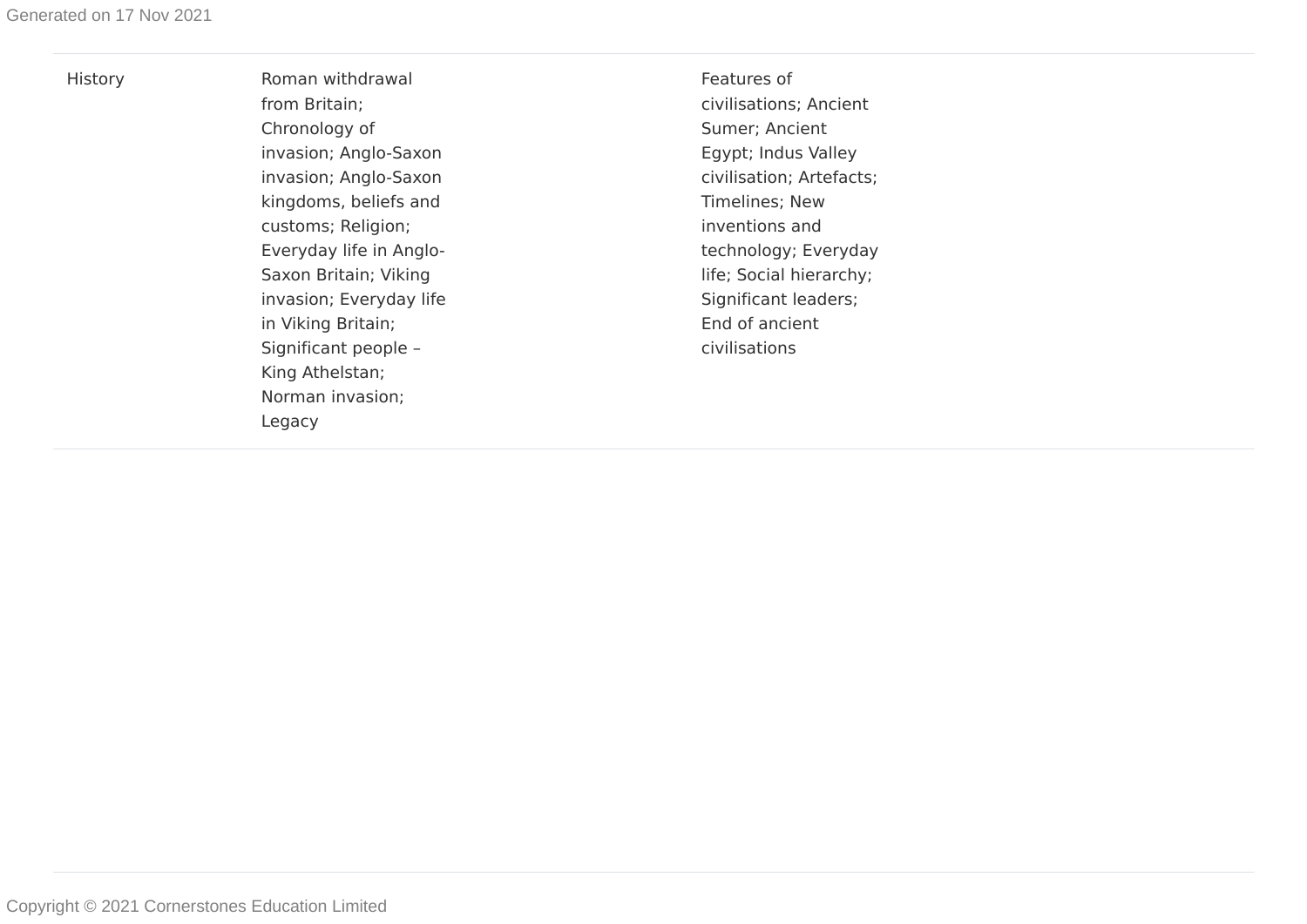Computing Digital Literacy - To understand the need for a strong password. To understand that a balance between using technology and other activities is healthy. Fun and safe experiences online. Information technology - Digital art. How to manipulate different images and shapes. Computer Science - Repetition using Scratch Computer Networks - To understand how emails and the internet allow us to collaborate online.

Computer Science - Abstraction and programming in Scratch Digital Literacy - To understand who has the right to use certain content. Digital Literacy - Online identity Information technology - Presentational software Information technology - Creating multiple animations to build an animated story. Information technology - Adding music and sound effects to videos Information technology - Sound - To edit sound effects for a purpose.

Computer Science - Programming using Microbits Data Handling - Creating questionnaires. Digital Literacy - Truth, facts, opinions and beliefs online. Significant individual - Mark Zuckerberg and the introduction of social media.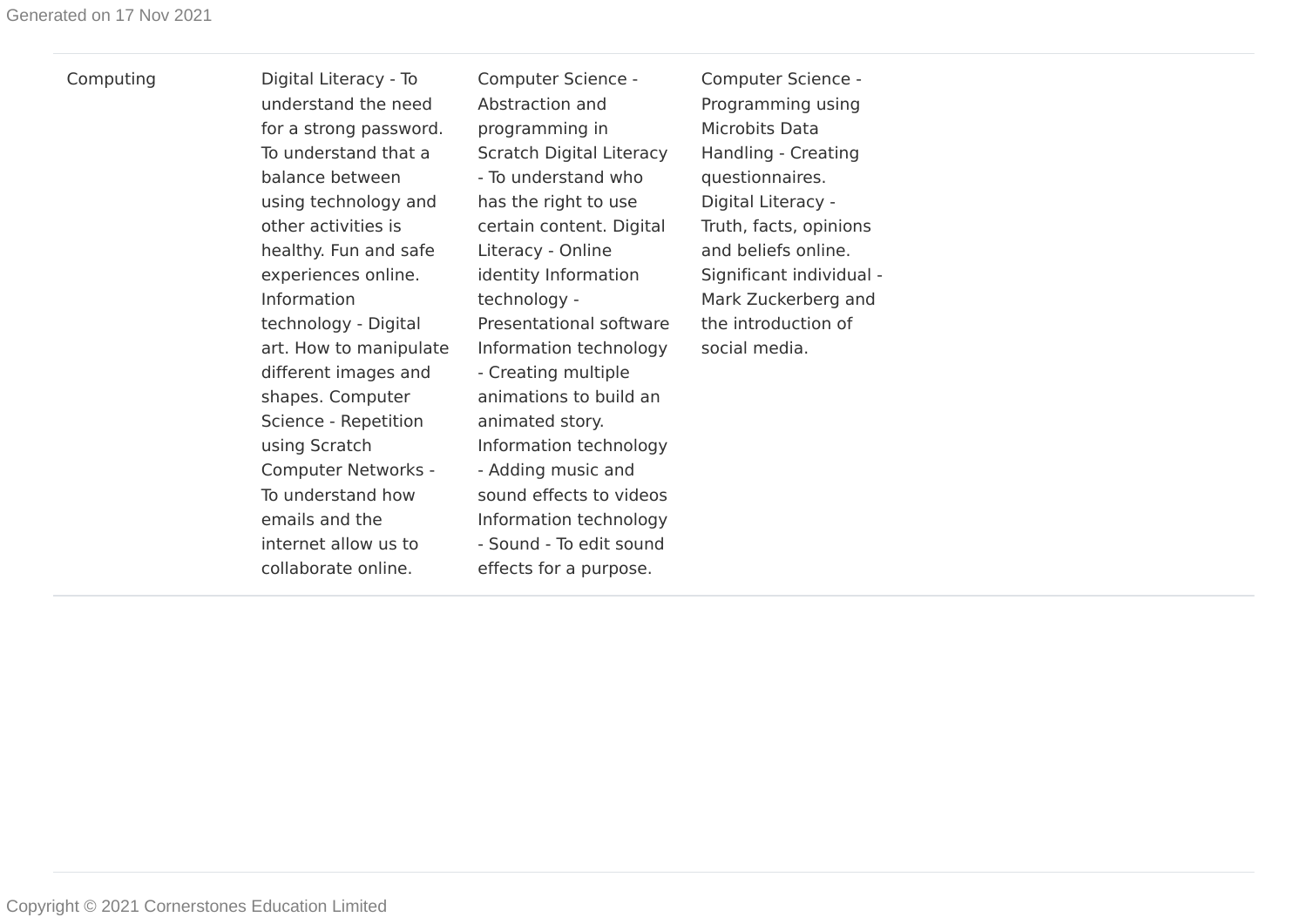| Art and design           | [Contrast and<br>Complement (Y4)] -<br>Colour theory; Colour<br>wheel; Tertiary<br>colours; Warm and<br>cool colours;<br>Complementary<br>colours; Analogous<br>colours. [Warp and<br>Weft] - Weaving;<br>Exploring yarns | [Vista] - Landscape;<br>Perspective. [Animal] -<br>Significance of animals<br>in art; Drawing;<br>Printing, Clay sculpture |                                                      |
|--------------------------|---------------------------------------------------------------------------------------------------------------------------------------------------------------------------------------------------------------------------|----------------------------------------------------------------------------------------------------------------------------|------------------------------------------------------|
| Design and<br>technology | [Fresh Food, Good<br>Food] - Food<br>preservation<br>techniques; Exploring<br>food packaging;<br>Prototypes; Designing,<br>making and packaging<br>healthy snacks                                                         | Mountain climbing<br>equipment                                                                                             | [Tomb Builders] -<br>Simple and compound<br>machines |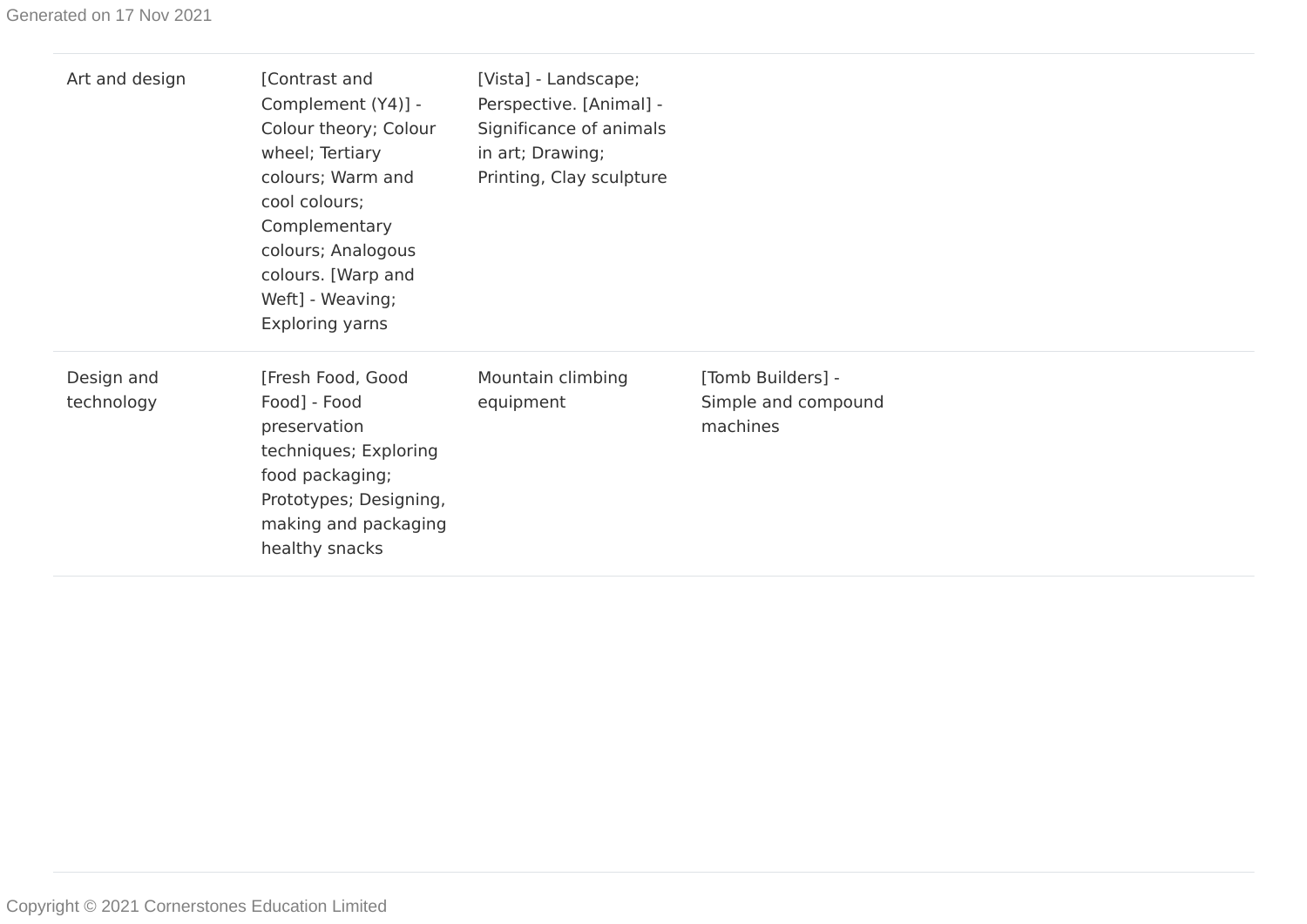Music

and teachers need to be active musicians.

Physical education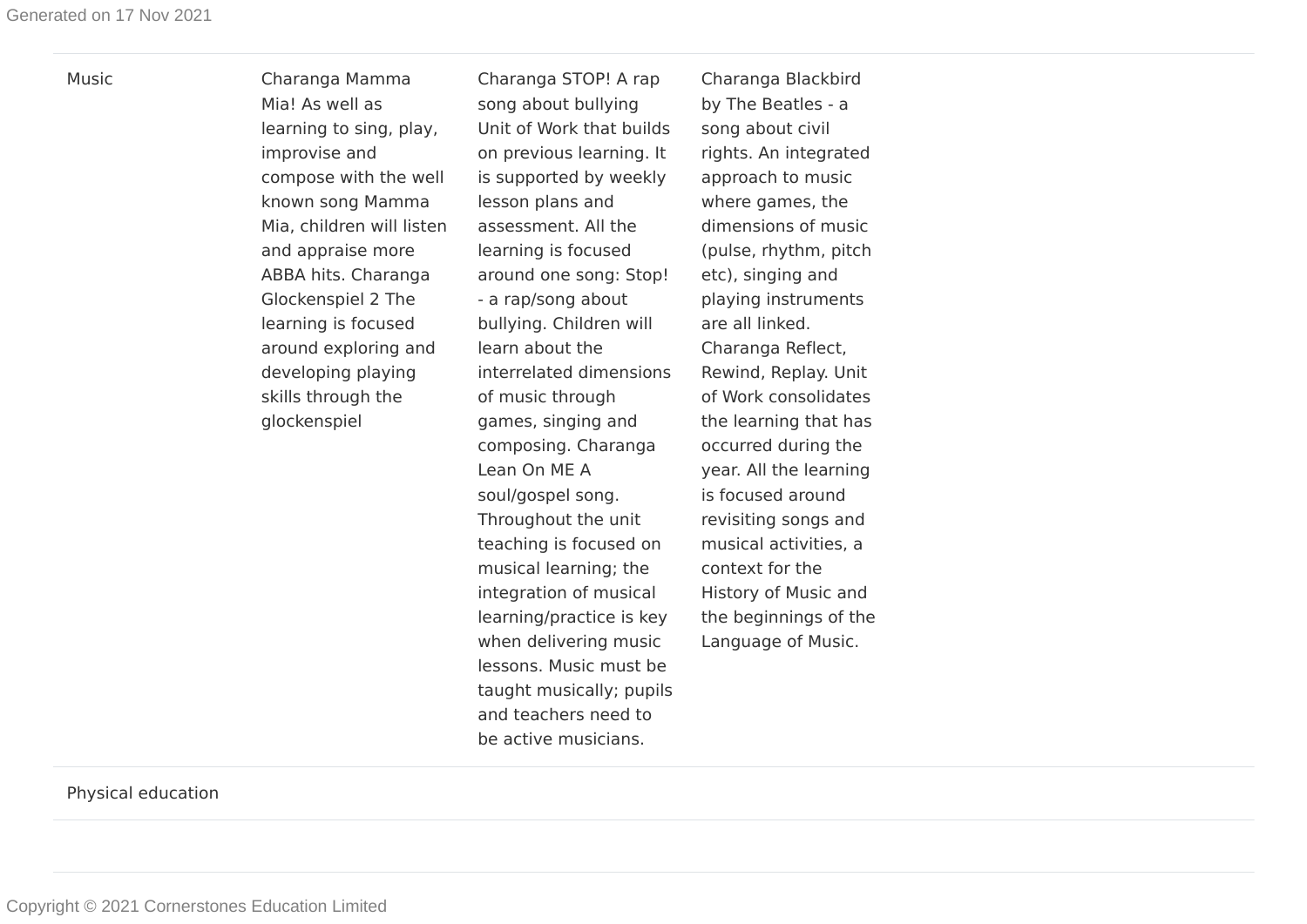| Religious education                          | Autumn 1: Pilgrimage;<br>Sacrifice; Charity<br>Autumn 2: Seventh<br>day; Shabbat customs;<br>Comparing special<br>days; Rest                                                                                                     | Spring 1: Buddhist<br>monks; Dalai Lama;<br><b>Generosity Spring 2:</b><br>Holy Week; Easter;<br><b>Belief</b>                                              | Summer 1: Krishna;<br>Janmashtami<br>celebrations; Role<br>models Summer 2:<br>Khalsa Sikhs;<br>Promises; Five Ks;<br>Identity                                                                                                             |
|----------------------------------------------|----------------------------------------------------------------------------------------------------------------------------------------------------------------------------------------------------------------------------------|-------------------------------------------------------------------------------------------------------------------------------------------------------------|--------------------------------------------------------------------------------------------------------------------------------------------------------------------------------------------------------------------------------------------|
| Relationships and<br><b>Health Education</b> | Positive friendships,<br>including online<br>Responding to hurtful<br>behaviour; managing<br>confidentiality;<br>recognising risks<br>online Respecting<br>differences and<br>similarities; discussing<br>difference sensitively | What makes a<br>community; shared<br>responsibilities How<br>data is shared and<br>used Making decisions<br>about money; using<br>and keeping money<br>safe | Maintaining a<br>balanced lifestyle;<br>oral hygiene and<br>dental care Human<br>reproduction and<br>birth; increasing<br>independence;<br>managing transition<br>Medicines and<br>household products;<br>drugs common to<br>everyday life |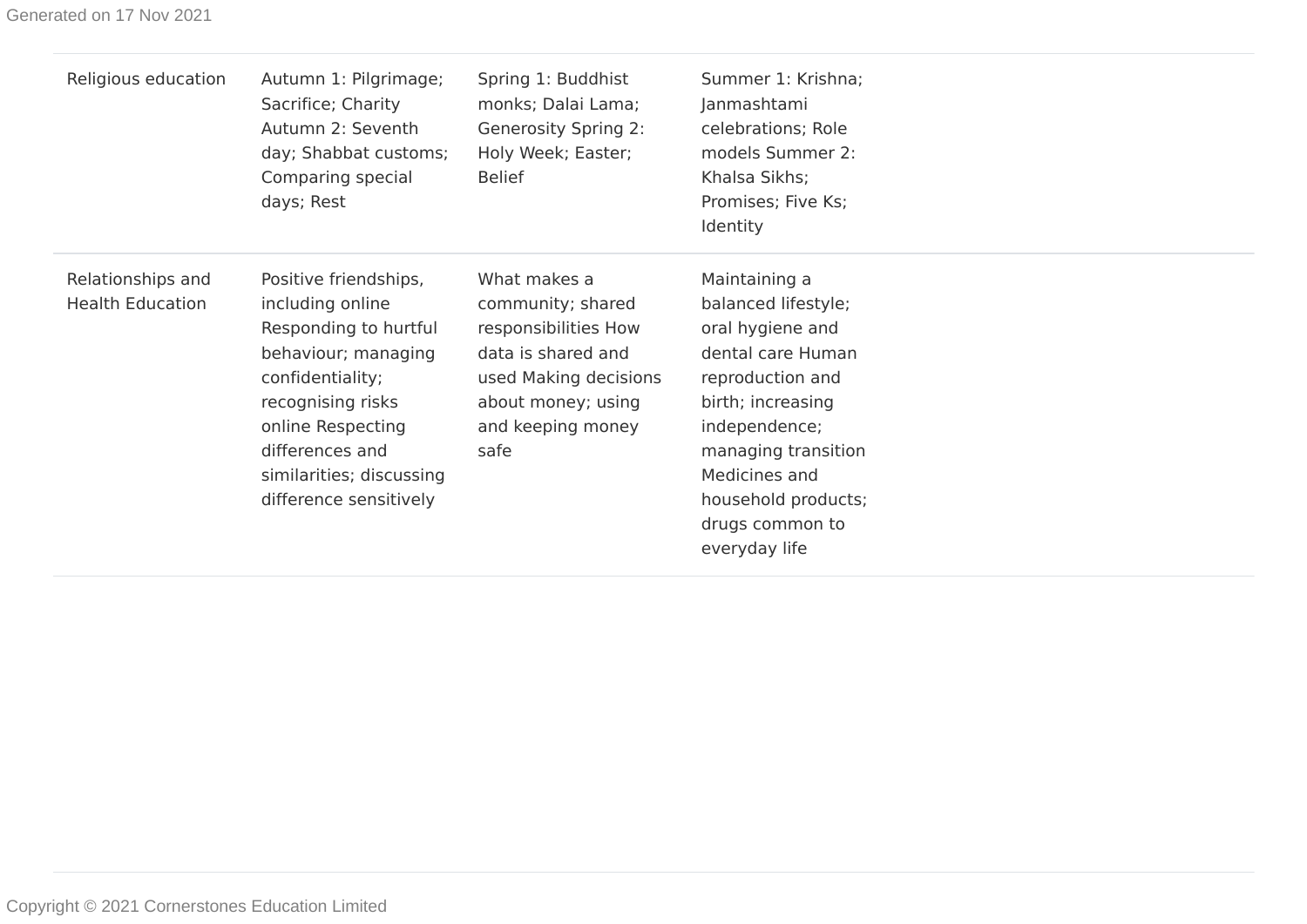| No Outsiders -<br>Preparing children<br>for life in modern<br><b>Britain</b> | Autumn 1: Silly Billy -<br>Not to worry. Dogs<br>don't do ballet by A.<br>Kemp and S. Ogilvie -<br>To know when to be<br>assertive Autumn 2:<br>King and King by L.de<br>Hann and S. Nijland -<br>To understand why<br>people choose to get<br>married           | Spring 1: The Way back<br>home by Oliver Jeffers -<br>To overcome language<br>as a barrier Spring 2:<br>Red: A crayon's story<br>by Michael Hall - To be<br>who you want to be                                  | The Flower by John<br>Light - To ask<br>questions                                                                                                                                                                                                                          |
|------------------------------------------------------------------------------|------------------------------------------------------------------------------------------------------------------------------------------------------------------------------------------------------------------------------------------------------------------|-----------------------------------------------------------------------------------------------------------------------------------------------------------------------------------------------------------------|----------------------------------------------------------------------------------------------------------------------------------------------------------------------------------------------------------------------------------------------------------------------------|
| Oracy                                                                        | Autumn 1: Continuing<br>to build on year 3<br>progression<br>statements. • To<br>develop an awareness<br>of audience. Autumn<br>2: • To develop an<br>awareness of<br>audience. • To reflect<br>on own oracy skills<br>and identify strengths<br>and weaknesses. | Debate - Should lakes<br>be filled in to create<br>more housing? LO: To<br>be comfortable<br>organising talk e.g. as a<br>chair person. To know<br>when a discussion is<br>going off topic and<br>bring it back | Summer 1: To use<br>pauses for effect in<br>presentational talk. To<br>vary sentence<br>structures for effect.<br>To structure<br>presentational talk.<br>Summer 2:<br>•Confident delivery of<br>short pre-pared<br>material. • To develop<br>an awareness of<br>audience. |